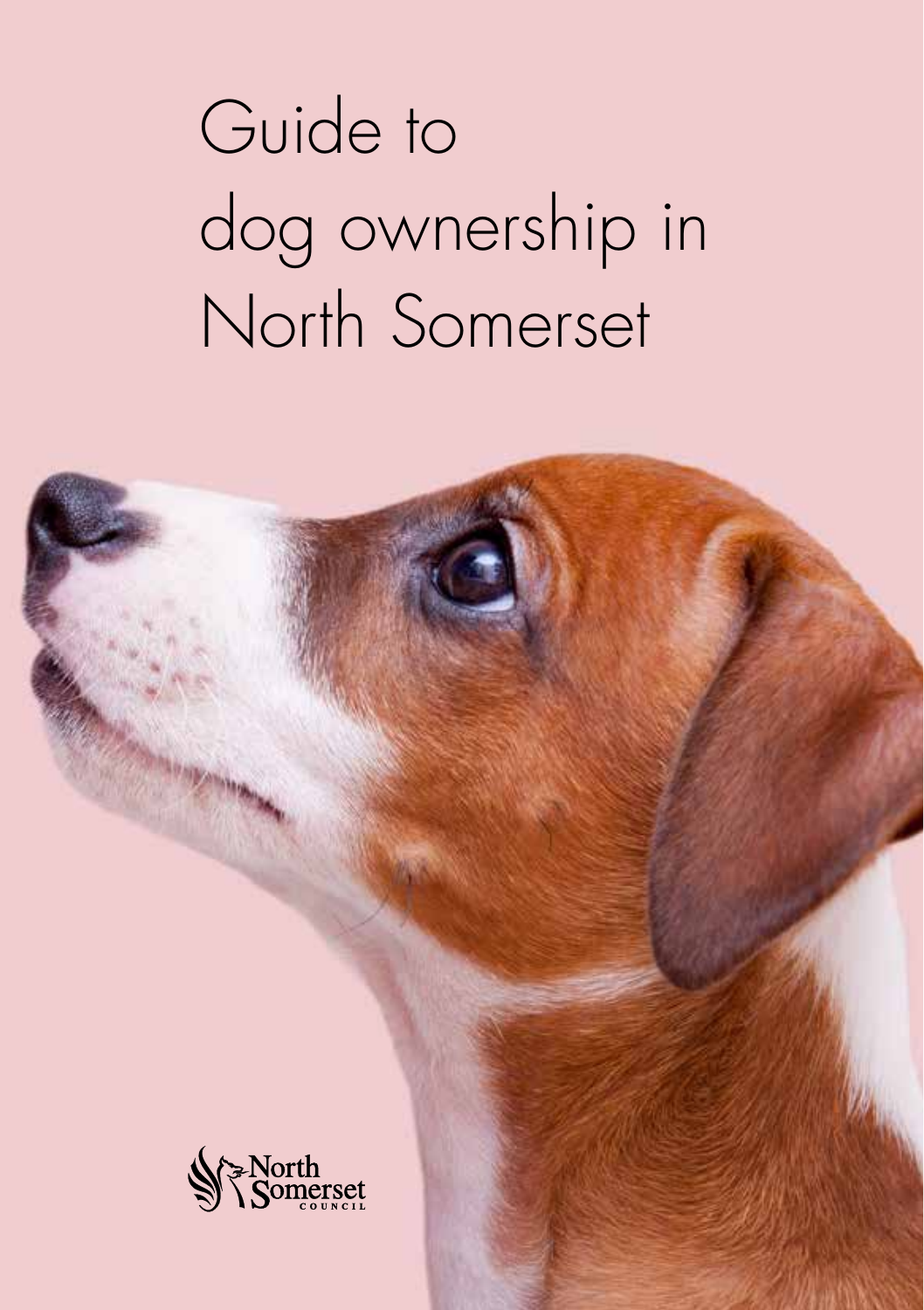### Owning a dog

A dog is a human's best friend and being a dog owner brings with it a series of responsibilities to ensure a happy life for your faithful friend and the community around you.

This short guide sets out the main responsibilities that every dog owner should be aware of.

#### Exercise your dog every day

Dogs need to be exercised to remain healthy, stimulated and socialised. Dog walking also benefits dog owners in similar ways.

Correctly training a dog is essential as dog owners are responsible for ensuring that they have control of their dogs and that they are socialised correctly. Training and socialisation helps to promote a good relationship between owner and dog as well as other people and animals.

Not everyone likes dogs and not all dogs get on well with other dogs. If you are approaching another dog that's on a lead it's good practice to make sure that your dog is also on its lead. Be aware that a dog with a yellow lead and collar could indicate that it's a nervous dog.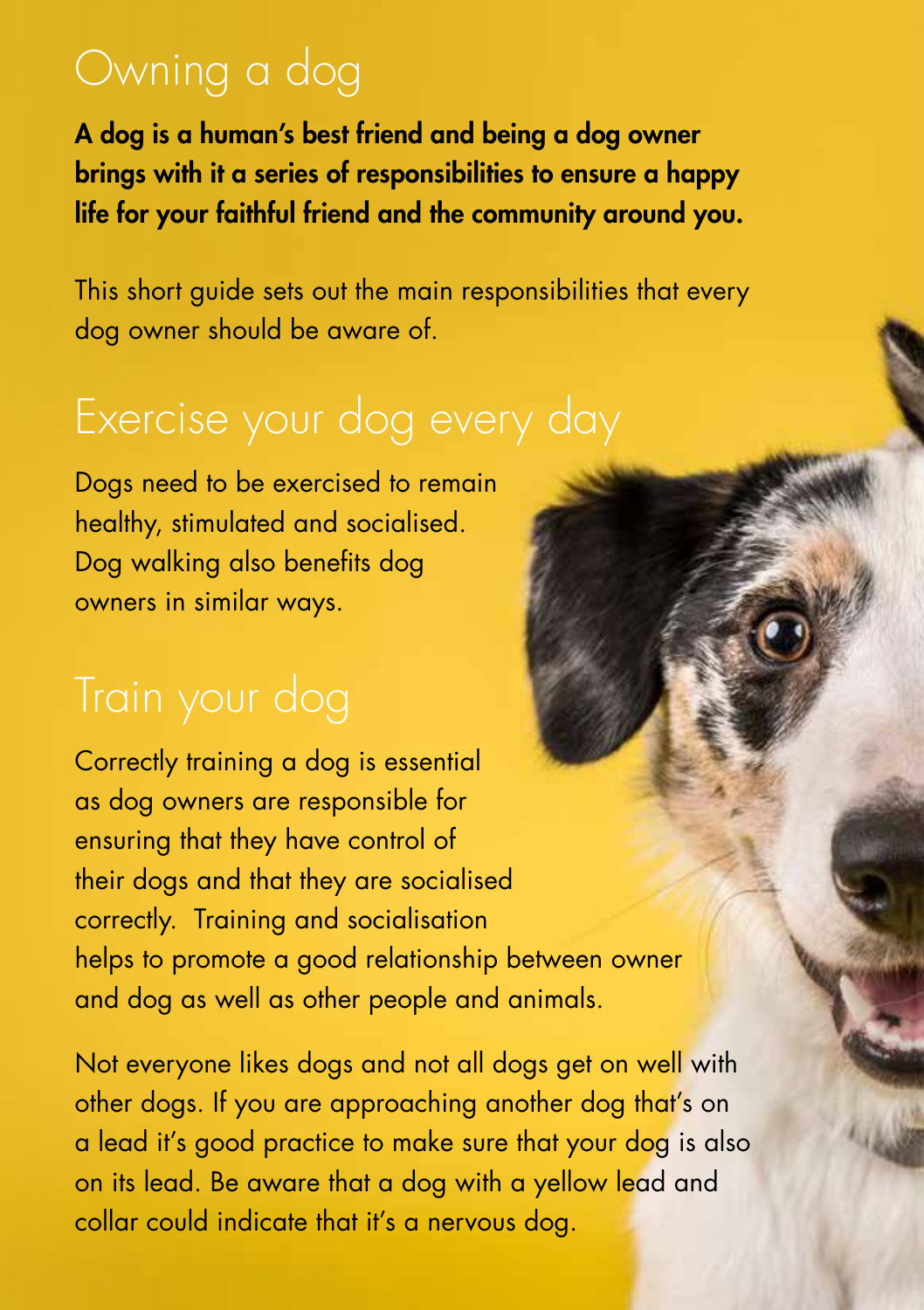#### **REMEMBER!**

If your dog does something wrong, you are responsible for its actions.

### Clean up after your dog

Dog mess in our open spaces and streets is unpleasant and can cause a risk to health. A Public Space Protection Order (PSPO) covering the whole of North Somerset is in place meaning that, when walking a dog, owners must pick up after their dog in a public place and also carry a suitable receptacle for picking up dog mess.

If you witness someone not picking up after their dog this should be reported to the council and could result in a fine or prosecution.

It's also important to ensure that private gardens are kept clear of dog mess to maintain a healthy environment for dogs, their owners and neighbours.

## Identify your dog

It's a legal requirement for dogs to wear a collar with a tag or badge showing the owner's details, and for all dogs to be microchipped and the owner's details to be kept up to date with the relevant microchip database. This means that all dogs in public places in North Somerset should have a collar, tag and microchip.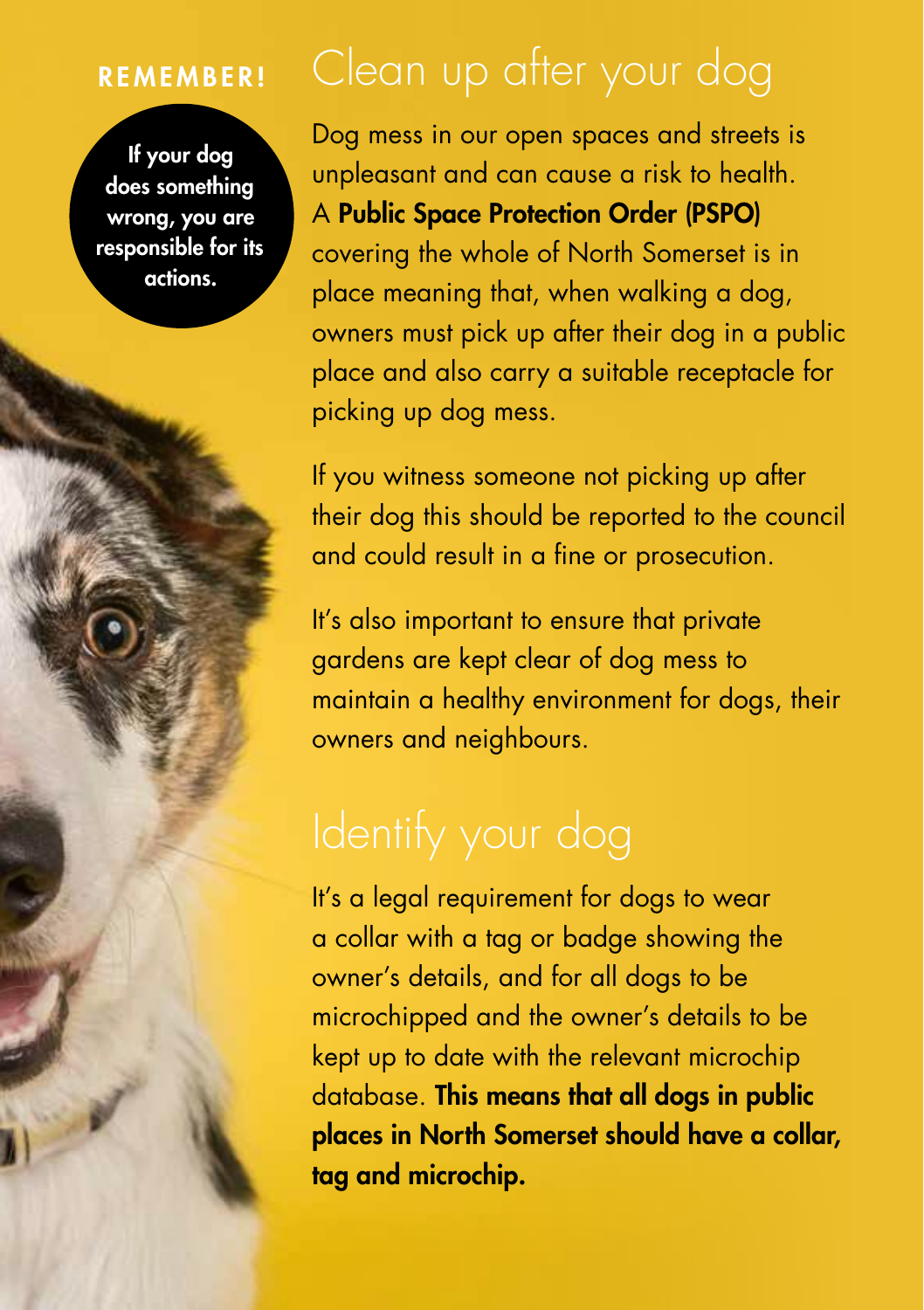### Know where you are allowed to walk your dog

Other PSPOs across North Somerset mean there are areas where dogs are not allowed, including children's play areas, some beaches and sports fields and in and around marine lakes. There are also other areas where dogs must be kept on leads at all times. Failure to comply with the requirements of these areas could result in a fixed penalty notice or prosecution.

As a dog owner in North Somerset it is recommended that you familiarise yourself with the areas where dog restrictions apply by visiting www.n-somerset.gov.uk/pspo or take notice of signage in the area where you wish to walk your dog.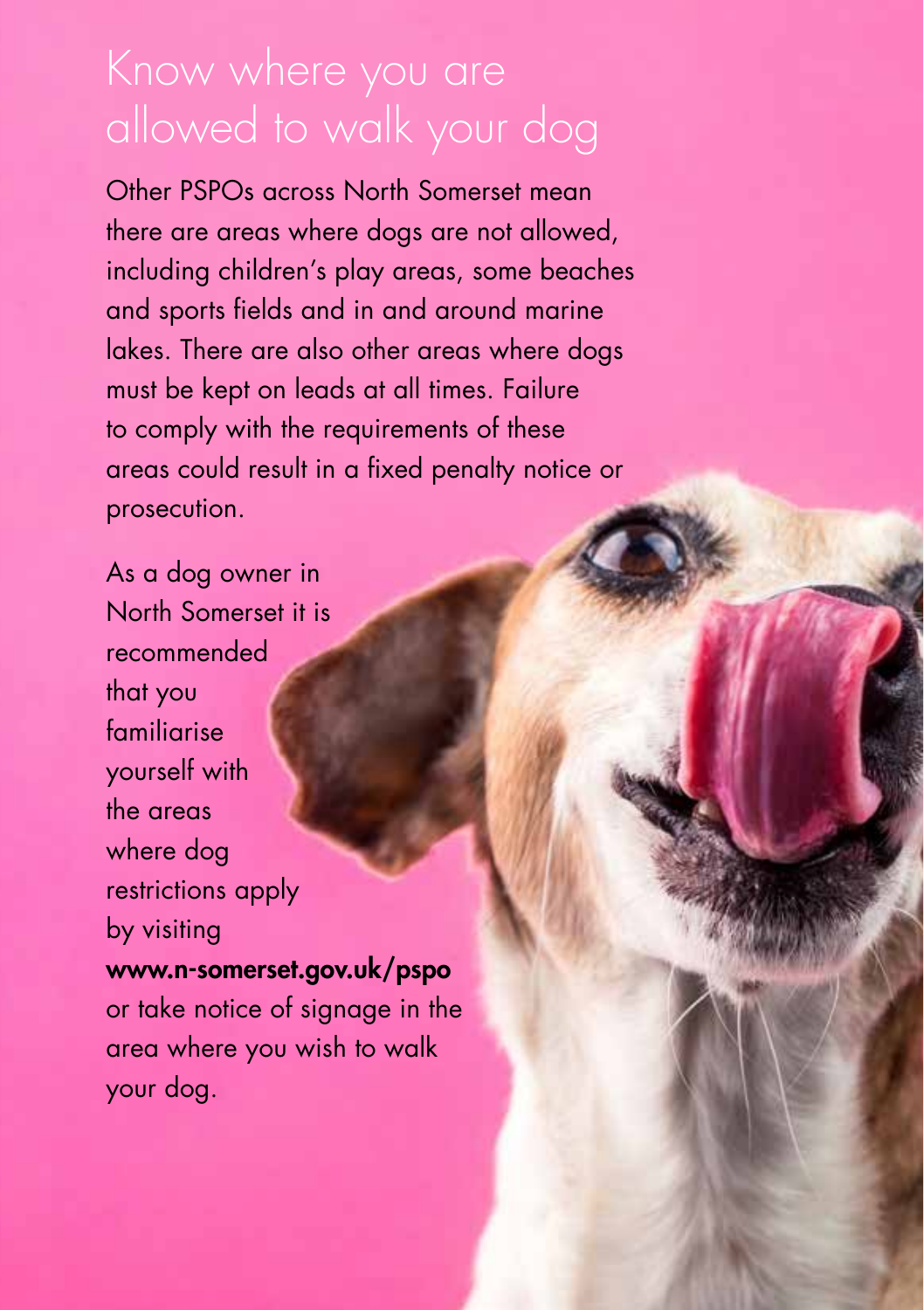### Take care of your dog's health and wellbeing

A responsible dog owner should always ensure that their dog is healthy and happy.

#### Dogs must:

- Have access to fresh, clean water and be fed the right amount of food to keep them fit and healthy
- Have access to shelter to protect them from poor weather, extreme temperatures or humidity.
- Have access to a clean and dry bedding area and never be left in a vehicle in warm weather
	- Be free from pain, suffering or disease - if your dog is ill or injured it should be treated without delay by a vet.
	- Be regularly and sufficiently exercised and socialised and have enough space in suitable conditions to allow it to behave normally.
- Be free from fear or distress.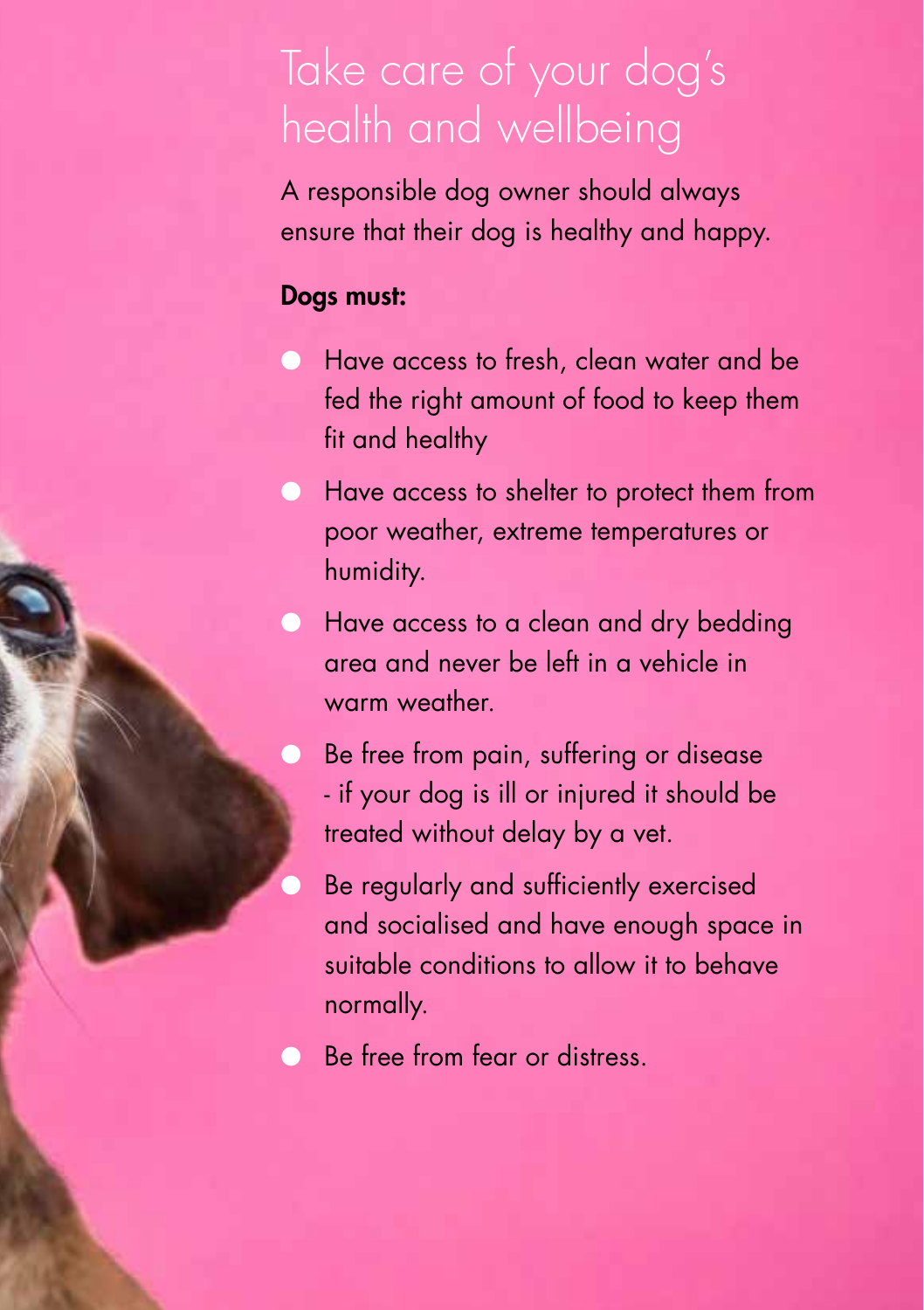### Ensure that your dog does not stray

Private gardens and enclosures where dogs are allowed to roam should be secure so that they cannot escape. When exercising a dog, owners should ensure that they are able to recall it if it's off the lead.

If a dog is found to be straying it can be seized by the council, resulting in a fee for its safe return or the dog being rehomed if it is not claimed within seven days.

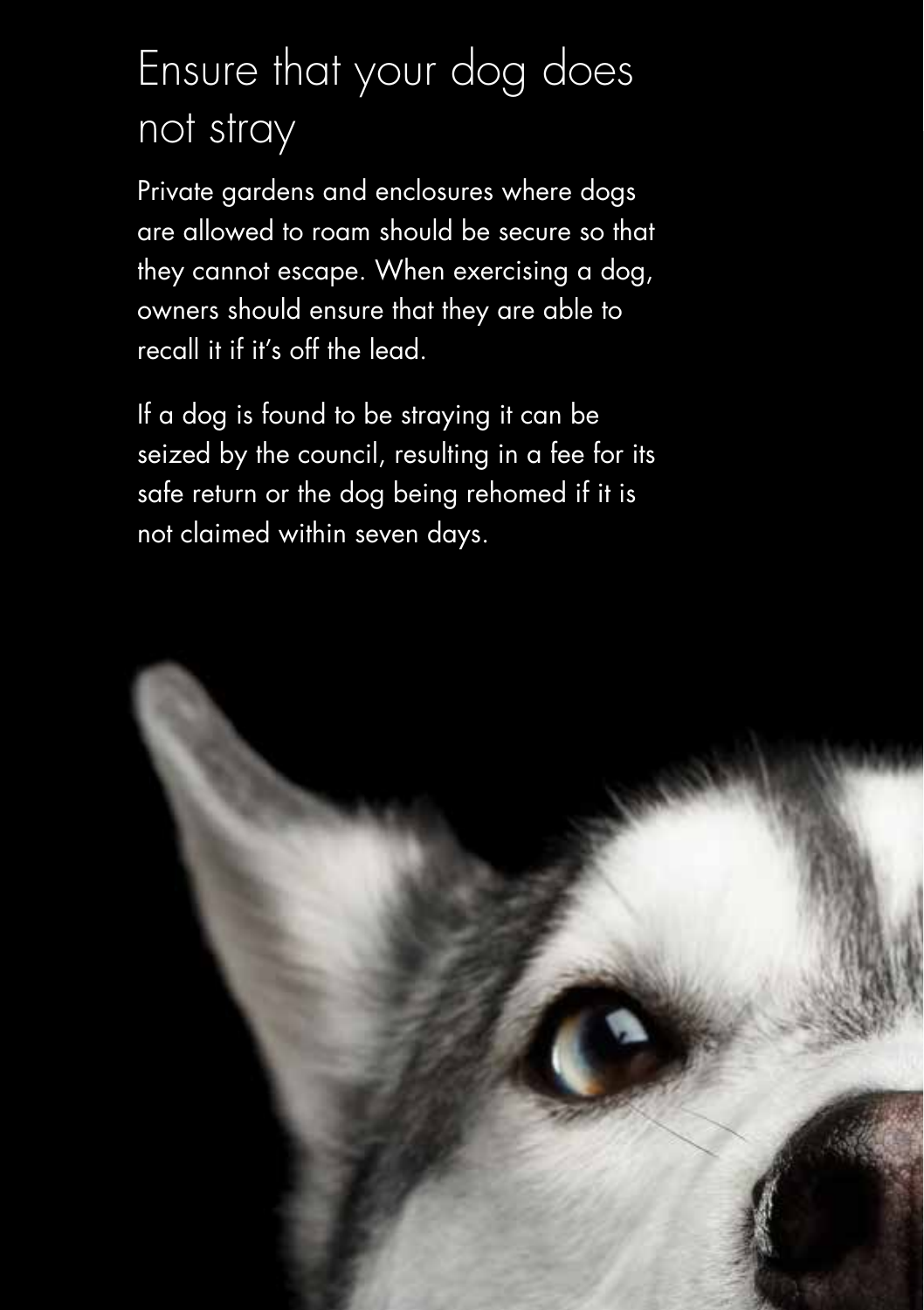### Make sure you know what your dog is doing while you are out.

If a dog is unhappy when being left alone at home, it could be causing noise issues for neighbours. If you become aware that your dog is anxious or is causing noise problems for a neighbour, it may be suffering from separation anxiety.

There are steps you can take to deal with these issues including teaching the dog not to worry about you leaving them and not leaving them alone for an excessive amount of time. There are many sources online that provide advice on how to deal with separation anxiety or you could ask the advice of your vet.